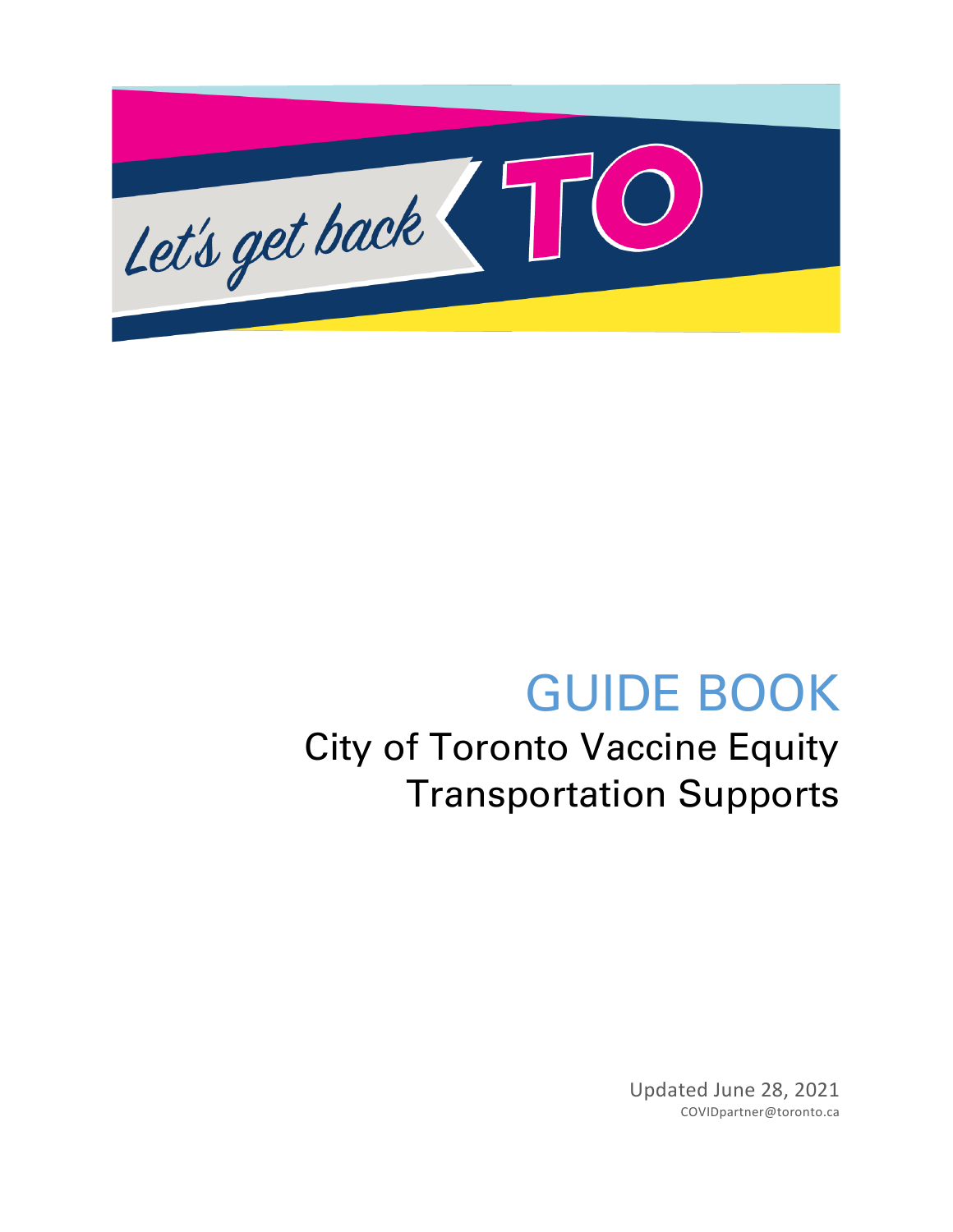# Guide Book: City of Toronto Vaccine Equity Transportation Supports

# **Contents**

| If the resident lives in Central Toronto or Etobicoke - book with Toronto Ride  4 |  |
|-----------------------------------------------------------------------------------|--|
|                                                                                   |  |
| If the resident lives in Scarborough – book with Scarborough Ride 5               |  |
|                                                                                   |  |
|                                                                                   |  |
|                                                                                   |  |
|                                                                                   |  |
|                                                                                   |  |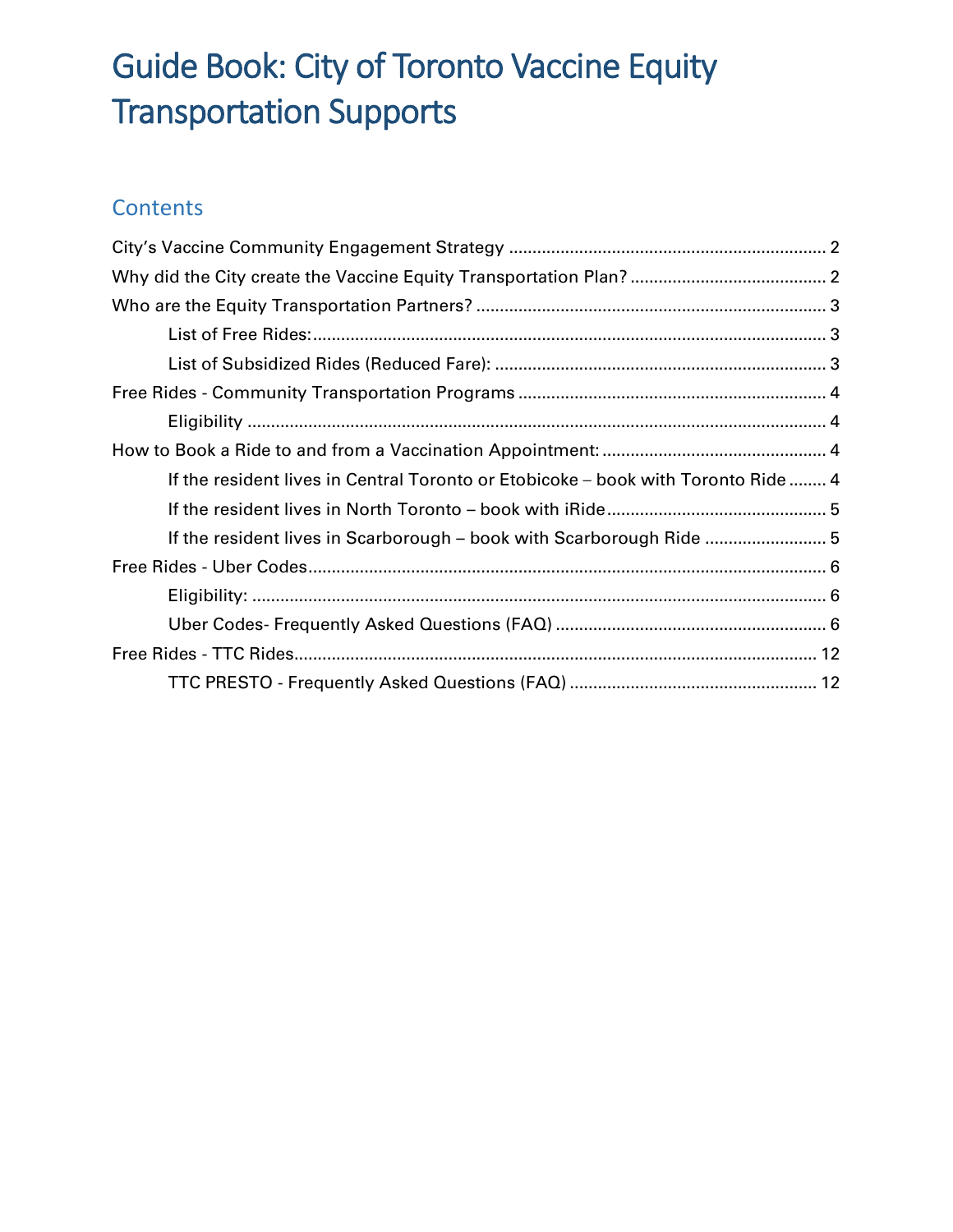# <span id="page-2-0"></span>**City's Vaccine Community Engagement Strategy**

In response to growing inequities from the impacts of COVID-19, the City of Toronto is investing in outreach and engagement activities in neighbourhoods across Toronto, with a specific focus on the communities that have been hit hardest by the COVID-19 pandemic.

Vaccine engagement teams are consortiums of local community-based organizations, grassroots groups and resident-led groups. Funding was issued to 155 not-for-profit organizations in 16 clusters/consortiums to mobilize and outreach to residents. The vaccine engagement plan plays a critical role in minimizing COVID-19 disparities by providing access to resources, supports and amplifying City messaging.

Approximately 280 trusted resident leaders will be recruited to help with messaging and directly outreach to Toronto residents. Their focus is on reducing barriers to the COVID-19 vaccines, and increasing vaccination uptake among our most vulnerable residents. Resident ambassadors:

- Help amplify City messaging on vaccines
- Act as local/place-based point of contact for local residents
- Support residents to increase vaccine knowledge
- Support residents to get vaccinated.

# <span id="page-2-1"></span>**Why did the City create the Vaccine Equity Transportation Plan?**

The city's senior population, and others who are frail, have underlying health conditions (immuno-compromised), have a disability, or live in poverty, may be unable to access or afford existing transportation options to get to their vaccination appointments.

Access to transportation may also be a barrier to members of equity-seeking groups who live in areas with high rates of COVID 19. The City of Toronto's Vaccine Equity Transportation Plan offers transportation services to Toronto residents who may be unable to access or afford existing transportation options to get to their vaccination appointments.

These programs are intended **for those who have no other options** for transportation to vaccination appointments. However, residents are encouraged to help their family members, friends and neighbours with booking their vaccination appointments and providing a ride to their appointments.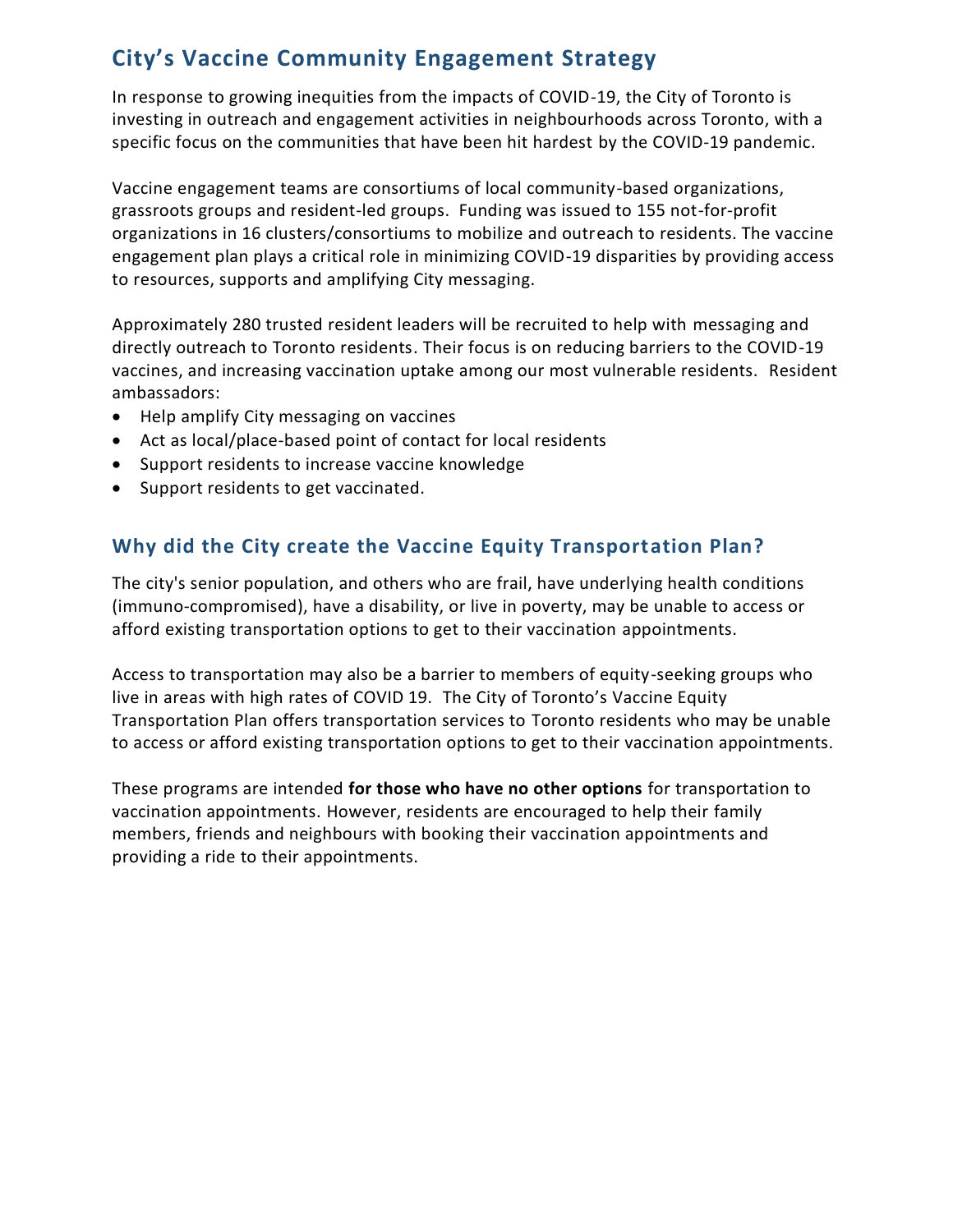# <span id="page-3-0"></span>**Who are the Equity Transportation Partners?**

- Community Transportation Programs:
	- o Toronto Ride
	- o iRide
	- o Scarborough Ride
- Uber Canada
- TTC/Metrolinx
- Facedrive

# <span id="page-3-1"></span>**List of Free Rides:**

| <b>Community</b><br>Transportation<br><b>Programs</b> | Free rides booked through three community ride partners:<br>Toronto Ride<br>iRide<br>Scarborough Ride<br>$\bullet$                                                                                      |
|-------------------------------------------------------|---------------------------------------------------------------------------------------------------------------------------------------------------------------------------------------------------------|
| <b>Uber Canada</b>                                    | Uber vouchers for free rides to and from vaccine clinics.<br>$\bullet$<br>Vouchers are available in \$15, \$20, \$25 denominations.<br>$\bullet$<br>Two vouchers needed for a return trip.<br>$\bullet$ |
| <b>TTC/Metrolinx</b>                                  | One PRESTO card, loaded with \$6.40 for one ride to and<br>$\bullet$<br>from a vaccine clinic.                                                                                                          |

# <span id="page-3-2"></span>**List of Subsidized Rides (Reduced Fare):**

| Co-Op Taxi | • Reduced fee rides to and from vaccine clinics           |
|------------|-----------------------------------------------------------|
| Facedrive  | • Reduced fee rides (50% off) to and from vaccine clinics |

*Information on each ride program is outlined in the following pages.*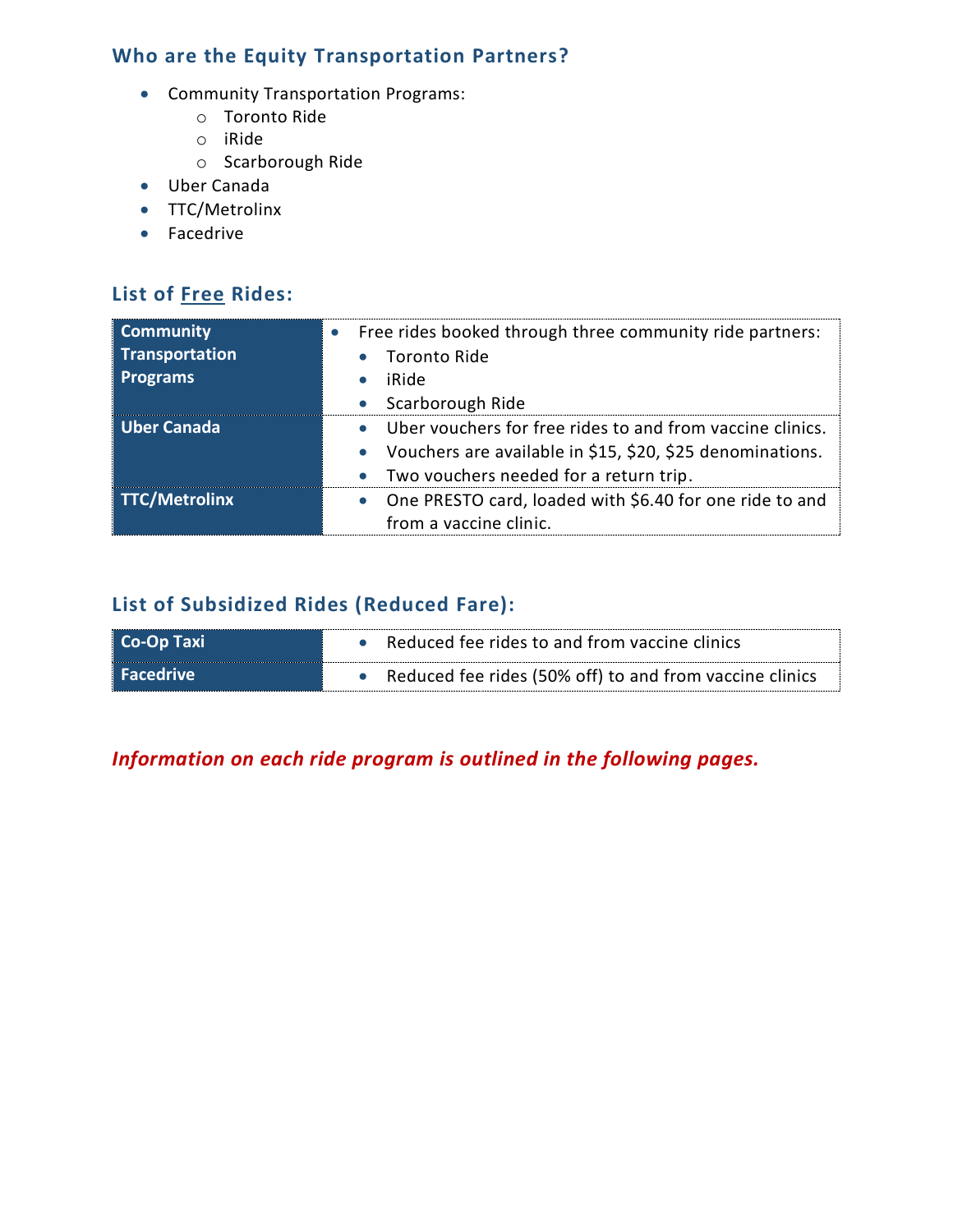# <span id="page-4-0"></span>**Free Rides - Community Transportation Programs**

Transportation through the City's community ride partners is available to seniors, people with disabilities and others who have underlying conditions that put them at greater risk from COVID-19 and/or render them unable to safely access other modes of transportation.

- This program is intended for those who have no other options for transportation to vaccination appointments.
- Residents are encouraged to help their family members, friends and neighbours with booking their vaccination appointments and providing a ride to their appointments.

# <span id="page-4-1"></span>**Eligibility**

- Transportation to and from vaccination clinics such as City-run immunization clinics, pop-up clinics, mobile clinics, hospitals or pharmacies.
- A support person or family member can accompany the resident on the ride, if needed.
- Transportation vehicles are not accessible and clients should be able to **step into the vehicles** (with assistance).
- There will be approximately one hour between drop off at the vaccination clinic and pick up after the appointment.
- The ride will wait and take the resident home after the vaccine appointment.

# <span id="page-4-2"></span>**How to Book a Ride to and from a Vaccination Appointment:**

- 1. The resident can call the transportation program in their area to arrange for a ride to and from their appointment.
- 2. Book the vaccination appointment at [a clinic location](https://www.toronto.ca/home/covid-19/covid-19-protect-yourself-others/covid-19-vaccines/covid-19-how-to-get-vaccinated/?accordion=city-immunization-clinics) that is in the resident's area of the city.
- 3. Appointments should be booked no later than **48 hours before the appointment** time.
- 4. Availability is limited and rides are not guaranteed.

# <span id="page-4-3"></span>**If the resident lives in Central Toronto or Etobicoke** – **book with Toronto Ride**

- If the resident lives in central Toronto or Etobicoke, visit [Toronto Ride](https://torontoride.ca/) or call **416- 481-5250.**
- Toronto Ride boundaries for vaccine clinics are:
	- $\circ$  highway 401 to the north
	- o the Lake to the south
	- o Etobicoke Creek / Highway 427 to the west
	- o Victoria Park to the east.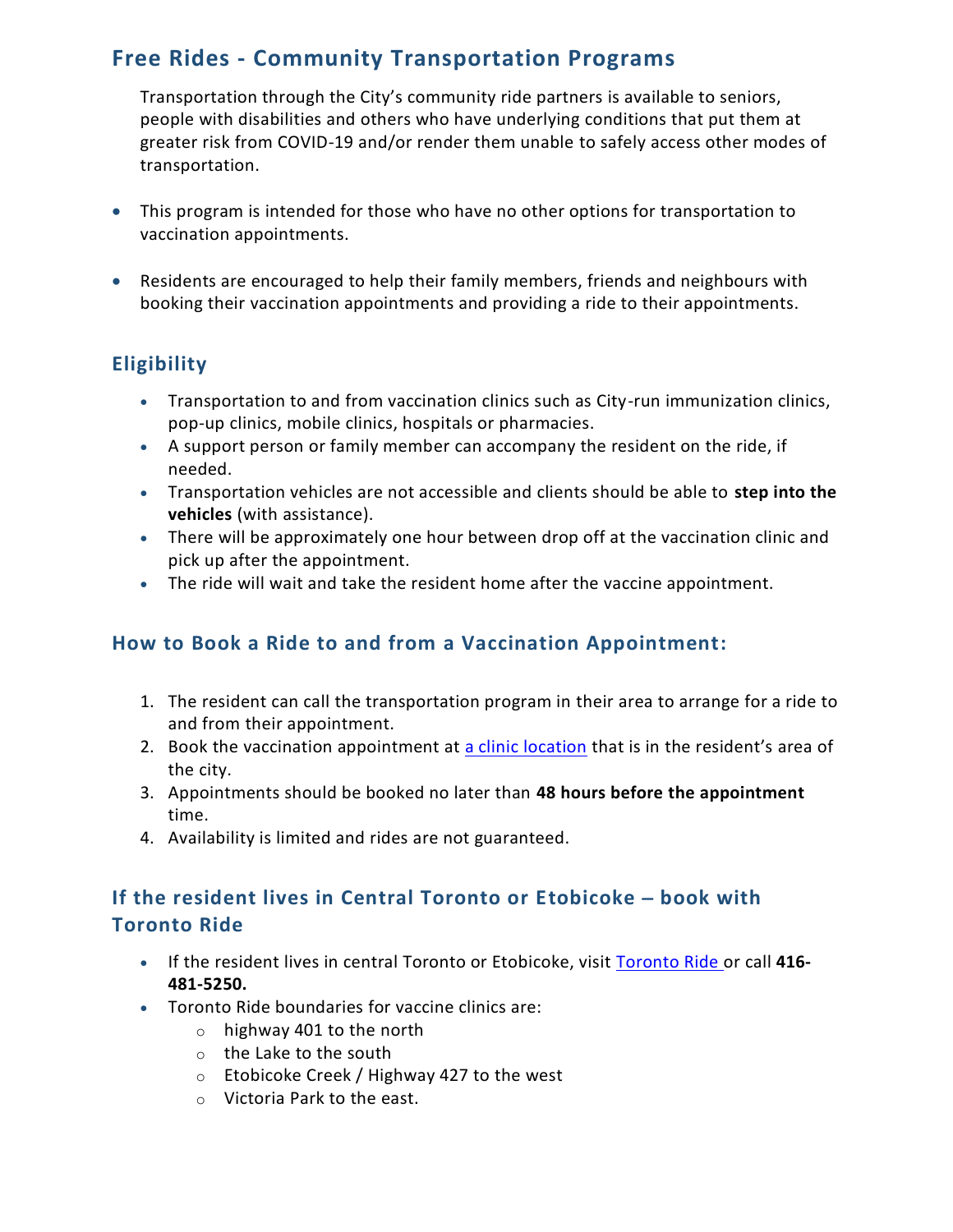o areas within Etobicoke that are outside the above listed boundaries

## <span id="page-5-0"></span>**If the resident lives in North Toronto – book with iRide**

- If the resident lives in north Toronto, visit [iRide](https://www.circleofcare.com/vaccinerides/) or call **1-844-474-3301**.
- iRide boundaries for vaccine clinics are:
	- o Steeles Ave to the north
	- o John St. to the north
	- o St. Clair Ave West to the south
	- o Dufferin St./Allen to the west
	- o Don Valley Parkway to the east.

# <span id="page-5-1"></span>**If the resident lives in Scarborough – book with Scarborough Ride**

- If the resident lives in Scarborough, visit [Scarborough Ride](https://www.schcontario.ca/scarboroughride.html) or call **416 736-9372**.
- Scarborough Ride boundaries for vaccine clinics are:
	- o Steeles to the north
	- o the Lake to the south
	- o Victoria Park to the west
	- o Pickering/Scarborough Border to the east.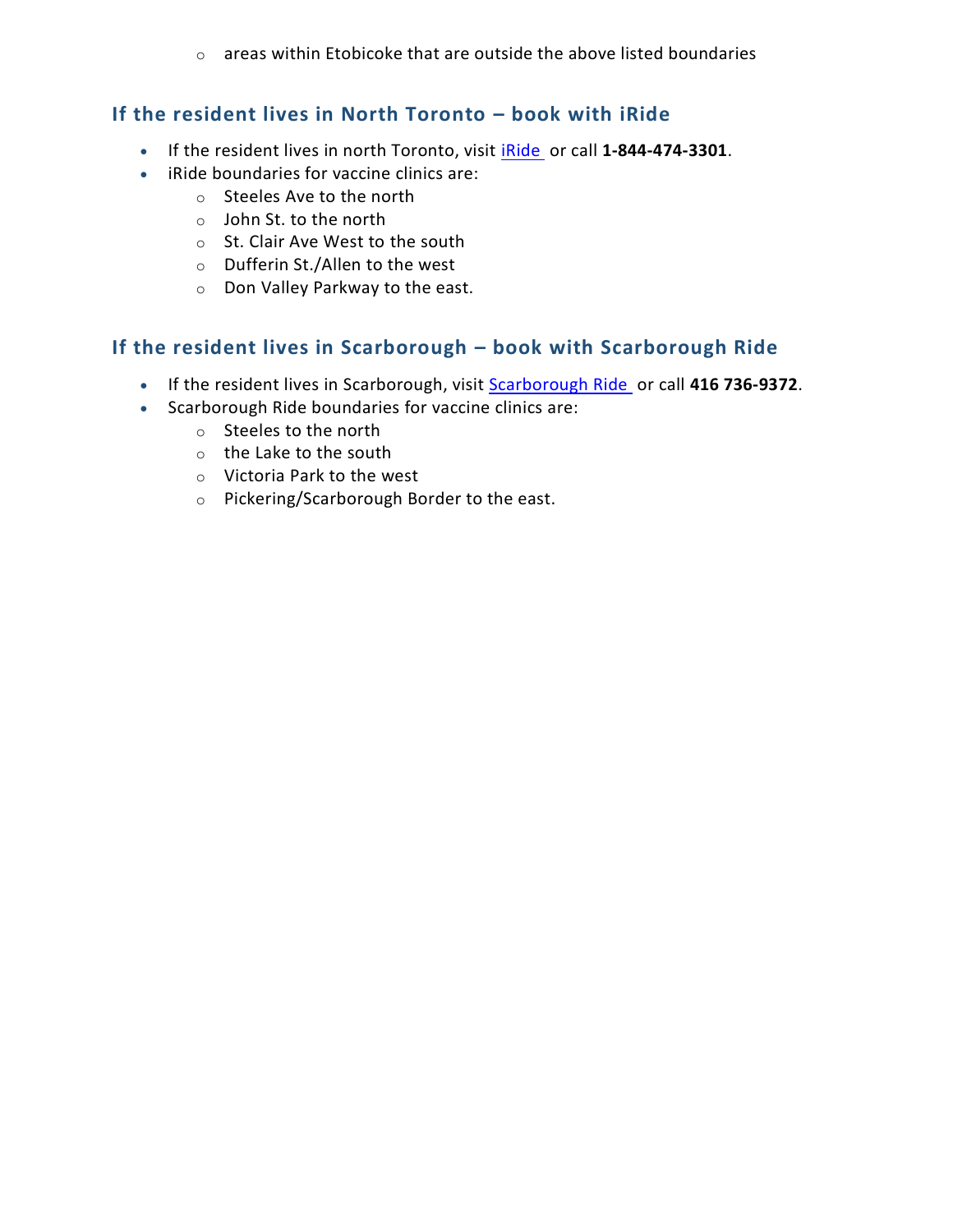# <span id="page-6-0"></span>**Free Rides - Uber Codes**

Uber wants to help you get to your vaccine appointment! Uber Canada has made a generous donation of \$150,000 in voucher codes for individual rides.

Torontonians are encouraged to help their family members, friends and neighbours with booking their vaccination appointments and providing a ride to their appointments.

# <span id="page-6-1"></span>**Eligibility:**

- **Expiry Date**: Uber Codes will expire on September 30, 2021
- Provide people who cannot afford transit or taxi fares with no-cost rides to and from vaccination sites.
- This program is intended for those who have limited transportation options or who cannot afford transportation to vaccination appointments.
- The resident will need to have access to the internet to book the Uber ride, or need to have someone (family member, friend, neighbour) to book the Uber ride for them to and from the clinic.
- One resident could use two separate Uber codes for their round-trip to and from a vaccination centre.

# <span id="page-6-2"></span>**Uber Codes- Frequently Asked Questions (FAQ)**

# 1. Who is eligible to receive a Uber vouchers through this initiative?

- This program is intended for those who have no other options for transportation to vaccination appointments, including the City's senior population, and others who are frail, have underlying conditions, have a disability, or live in poverty, and may be unable to access or afford existing transportation options to get to their vaccination appointments.
- Torontonians are encouraged to arrange a ride on their own, and to help their family members, friends and neighbours with booking their vaccination appointments and providing a ride to their appointments, if possible. This will help ensure resources are available to those who have no other options for travel to a vaccination centre.

# 2. What is the criteria for a resident to receive an Uber voucher?

- The resident must not have any other means to travel to a vaccine appointment and the Uber voucher is to be used for one return trip to and from a vaccine appointment. The ambassador *may* require the resident to show proof of vaccine registration. The Uber voucher may also be used as an incentive to a resident who may otherwise is hesitant to book a vaccine registration.
- The Uber vouchers will be distributed to individuals who have been contacted through Resident Ambassadors through their vaccine outreach efforts.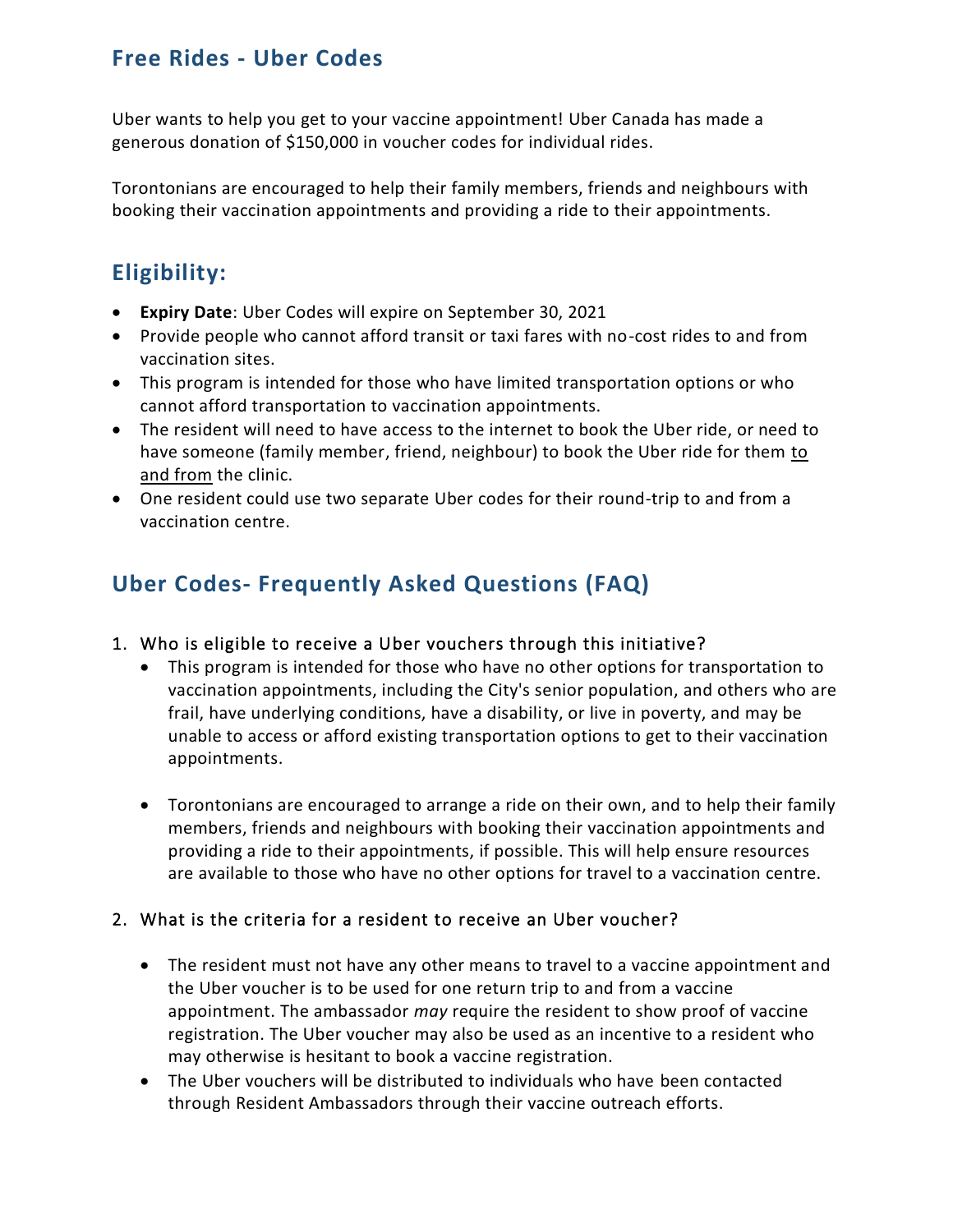• The availability of the Uber vouchers is not advertised.

### 3. How does a resident redeem their Uber voucher?

Uber vouchers codes will be accepted in the Uber app. If the indiv idual using the voucher does not have Uber, they will be prompted to create an account to open the app.

- Users can enter promo codes under "Wallet" in their app menus.
- Promo codes apply automatically; once the code is entered in the app, it will automatically apply to the first eligible ride.
- The only way to "save it for later" is to wait on entering it into the app.

[Picture Below: Screen capture of Voucher Rider Redemption. Steps outlined in screen capture:

- 1. Accept voucher by tapping on the URL link
- 2. View voucher usage details
- 3. Select vouchers in the payment selector
- 4. Automatically select for use on trips]

# **Voucher Rider Redemption**



4. What instructions do I share with residents when they get Uber Vouchers?

### Please email each resident who receives the two codes the following instructions:

• **Step 1:** You will be emailed two voucher codes (promo codes) for a specific amount per ride (\$15, \$20 or \$25). ADDITIONAL CODES WILL NOT BE SENT if lose your voucher codes.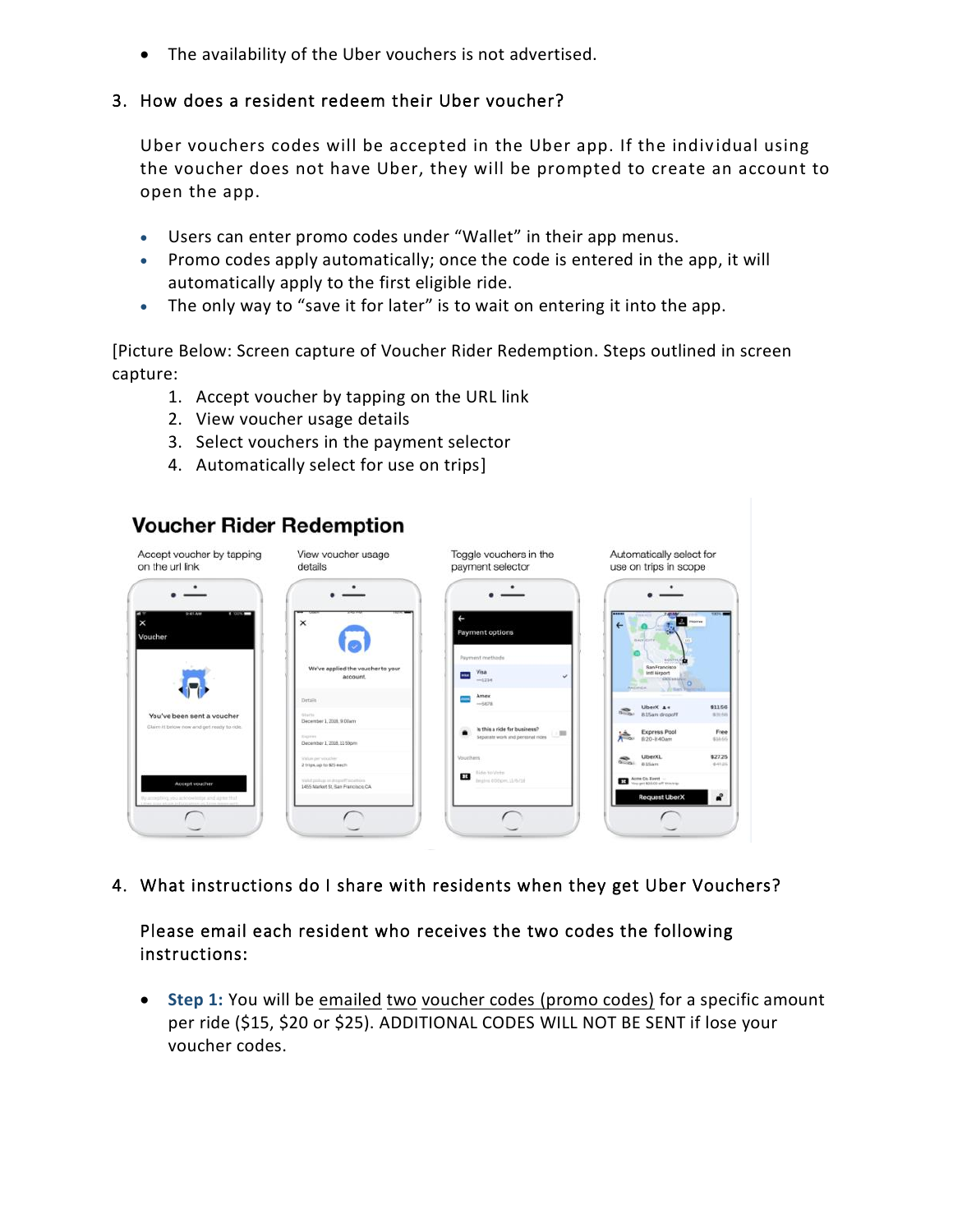- **Step 2:** Enter your promo code when you request a ride to your vaccine appointment.
	- You will enter the first promo codes under "Wallet" in your app menus.
	- Promo codes apply automatically; once the code is entered in the app, it will automatically apply to the first eligible ride.
	- The only way to "save it for later" is to wait on entering it into the app.
- Step 3: Enter the second promo code when you request your return ride to return home.

# 5. What if a resident is having technical issues?

You are not required to provide technical assistance. Residents will need to go the Uber Canada website (link provided below) to troubleshoot their technical issue. You can provide any resident who may be having technical issues with the following instructions:

Double check that you've done the following:

- 1. Claimed the voucher. Open the link in the email you received to redeem your voucher and add it to your account.
- 2. Requested a qualifying ride. Check the details of the voucher through the original "Accept voucher" link.
- 3. Used your personal ride profile. Don't use your company business account; vouchers don't work on a business profile.
- 4. Have the latest version of the Uber app. Update your app or uninstall then reinstall it from the App Store or Google Play Store. If your app is already updated, try force stopping and restarting the app.

Please refer the resident to the following Uber Canada troubleshooting link:

• For more **Uber information (troubleshooting**), click on this Uber Canada link: <http://t.uber.com/promo-help>

# 6. How many Uber Vouchers are provided per consortium?

- There are 3 value types of Uber Vouchers: \$15, \$20, and \$25 denominations of Uber Vouchers. All three value denominations have been equally divided between all 15 consortiums.
	- o Uber Vouchers are allotted equally among the Vaccine Engagement Teams of organizations. In total there are: 6,000 - \$15 vouchers, 2,250 - \$20 vouchers, and 600 - \$25 vouchers.
	- o Each team will get:
		- 400 \$15 vouchers
		- $\blacksquare$  150 \$20 vouchers
		- 40 \$25 vouchers
- Each consortium/team will decide how to equitably distribute their codes to the partner agencies.
- 7. What vaccine clinic locations can residents choose from?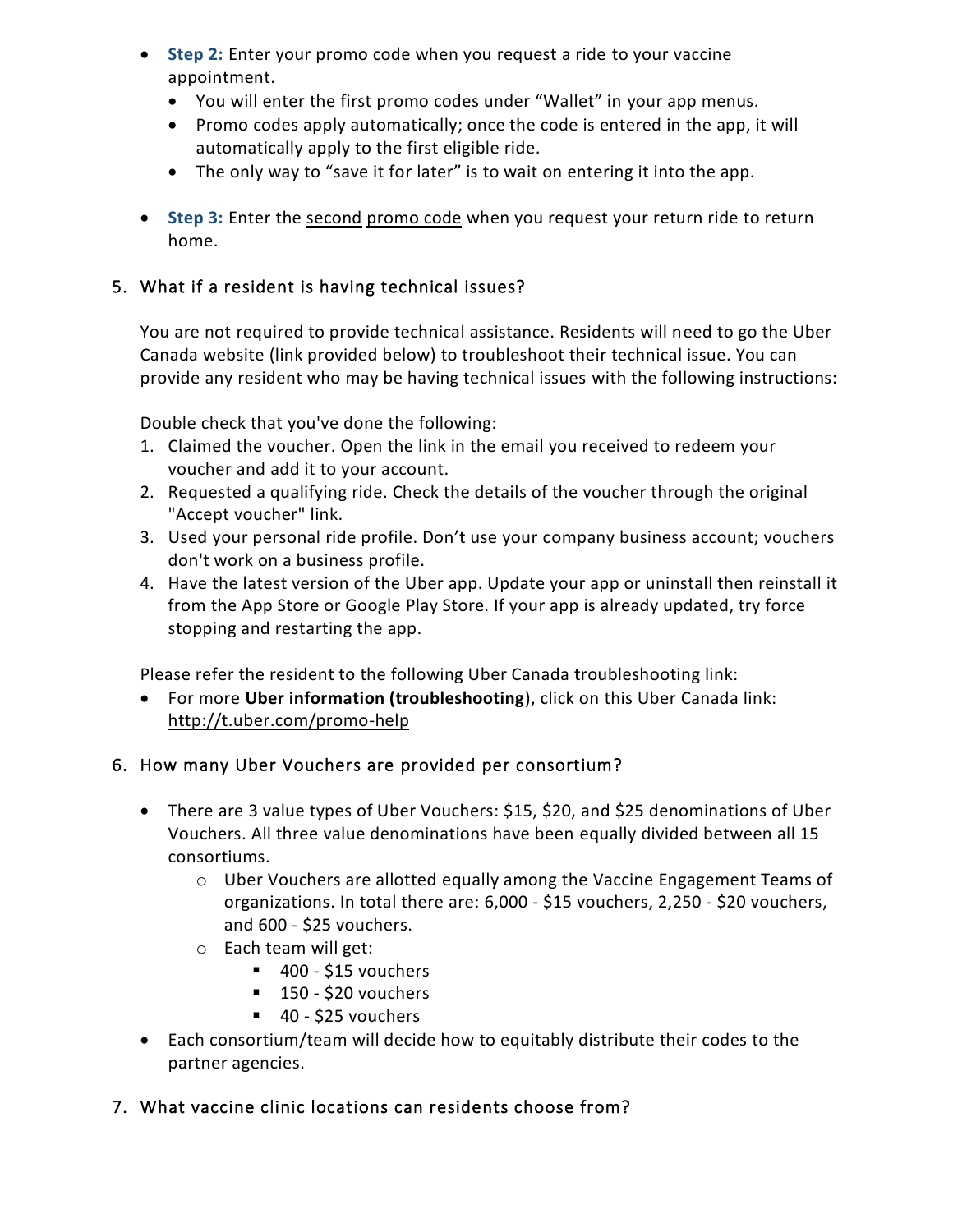• A resident may choose the vaccine clinic of their choice (City-run clinic, hospital, pharmacy, pop-up or mobile clinic run by Ontario Health Teams). For locations & hours, click here: [http://Toronto.ca/COVID19Testing](http://toronto.ca/COVID19Testing)

# 8. How do organizations distribute the vouchers?

- The Agency will safeguard all Uber vouchers in its possession and ensure that they are distributed to vulnerable residents and seniors facing challenges in accessing transportation supports to and from their first vaccine appointment.
- Agencies are responsible for tracking the Uber voucher distribution.
- Consortium Coordinators will discuss the donation with member agencies of their Vaccine Engagement Consortiums and determine sub-allocation priorities and quantities per agency/ambassador.
- Vouchers will be disbursed to ambassadors by Consortium Coordinators or other member agencies.
- **Documentation and tracking is required** using the template provided.
- Consortium Coordinators will report back to the City of Toronto on July 31st, 2021 on allocation using the template provided.
- Unallocated vouchers may be reallocated at that time.
- Agency must track the distribution of these codes as they have monetary value.

# 9. How are Uber Vouchers distributed by Ambassadors?

- Ambassadors will be provided a set number of Uber Vouchers for distribution to vulnerable residents who can't afford to travel to a clinic and can't take public transit.
- These Uber Vouchers will be sent to ambassadors via email along with the instructions on how to use it.
- Ambassadors are not required to support residents in redeeming the Vouchers using the process listed above. Encourage the resident to get help from family members, friends or neighbours to help with redeeming the vouchers.

# 10.What are the reporting requirements for the Vouchers?

- Engagement Team Coordinators must track the voucher distribution using a template provided.
- Ambassadors must report on the use of Uber vouchers in their Ambassador Report submission.
- If Uber Vouchers have not been used by the end of July, Coordinators must provide an update to the City on the total number of unused vouchers.
- The City will distribute unused vouchers to vaccine related community programs that are deemed priority.
- Please maintain the allocation template provided for your records and reporting. This template is embedded along with the Uber voucher codes for your easy-ofreporting.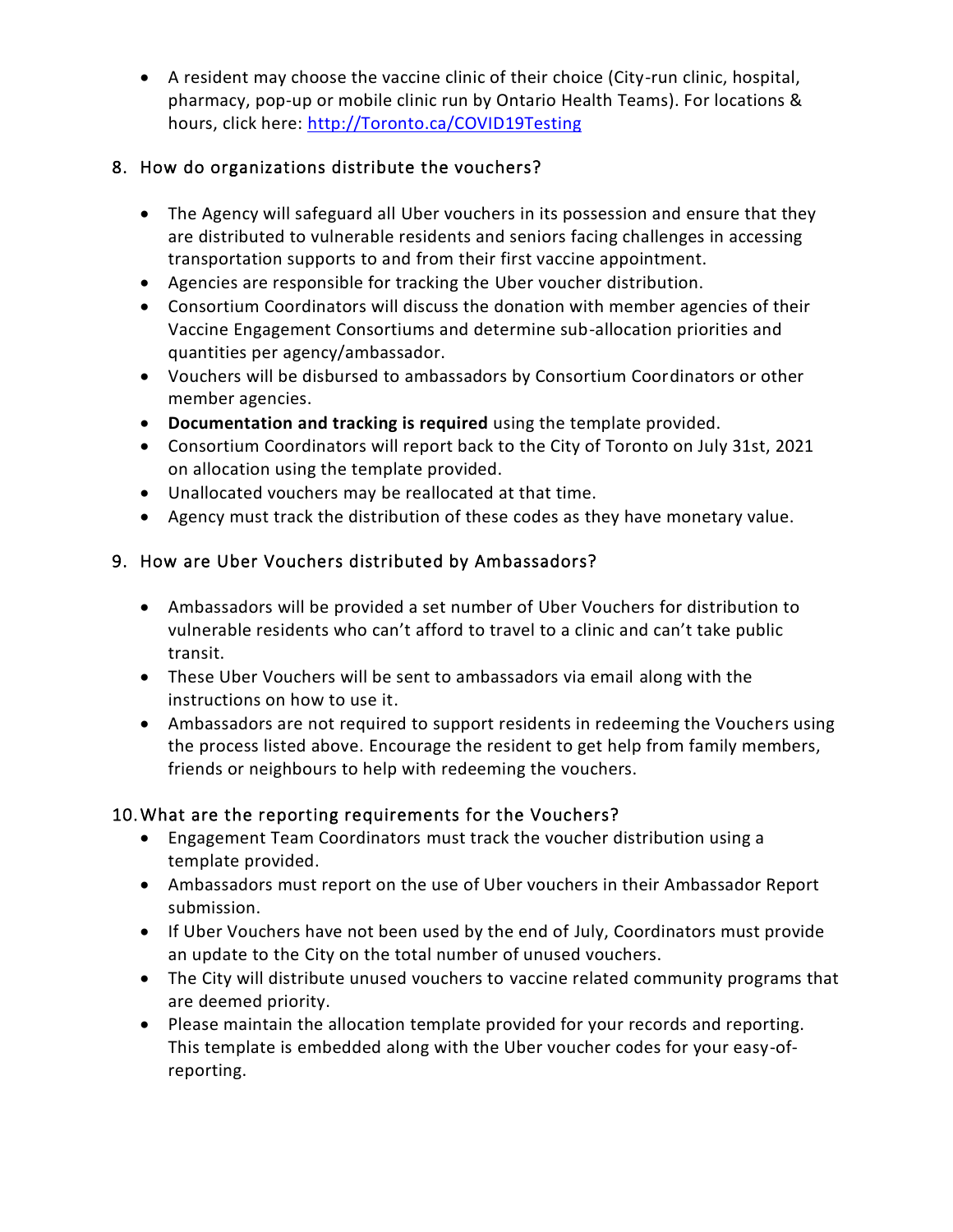# 11.What happens with unused Uber vouchers?

- All unused Uber vouchers must be tracked and the Coordinators must inform the City by the end of July, 2021.
- Unused vouchers will be reallocated.

# 12.What types of Uber Vouchers denominations are there?

• There are 3 value types of Uber Vouchers: \$15, \$20, and \$25 denominations of Uber Vouchers.

# 13.How many Uber Vouchers can be distributed to one resident?

- Ambassadors can provide up to two Uber Vouchers per resident.
- One Uber Voucher is to support residents in travelling to the vaccination site to get vaccinated and the other Uber Voucher is for each resident to return back to their original location.

# 14.Does the resident need access to the internet or a smartphone in order to use the Uber voucher?

- Yes, the resident will need to have access to the internet to book the Uber ride.
- Ideally, they can download the Uber application onto their smartphone (with internet) to book their ride to the clinic. And, when their clinic appointment is over, book their ride at the clinic for the return ride.
- Or, they will need to have someone they know (family member, friend or neighbour) book the Uber ride for them to and from the clinic.

# 15.When can the Uber voucher distribution start?

• Community agencies will begin distribution of the Uber vouchers to their partner agencies at any time. Uber vouchers will expire at the end of September.

# 16.How are the cards paid for?

• Uber vouchers are generous donation to City of Toronto from Uber Canada. The City did not purchase any of the Uber rides.

# 17.Who will residents call if their Uber voucher is lost or stolen?

• A resident can only receive up to 2 Uber vouchers. There will not be any replacement Uber vouchers.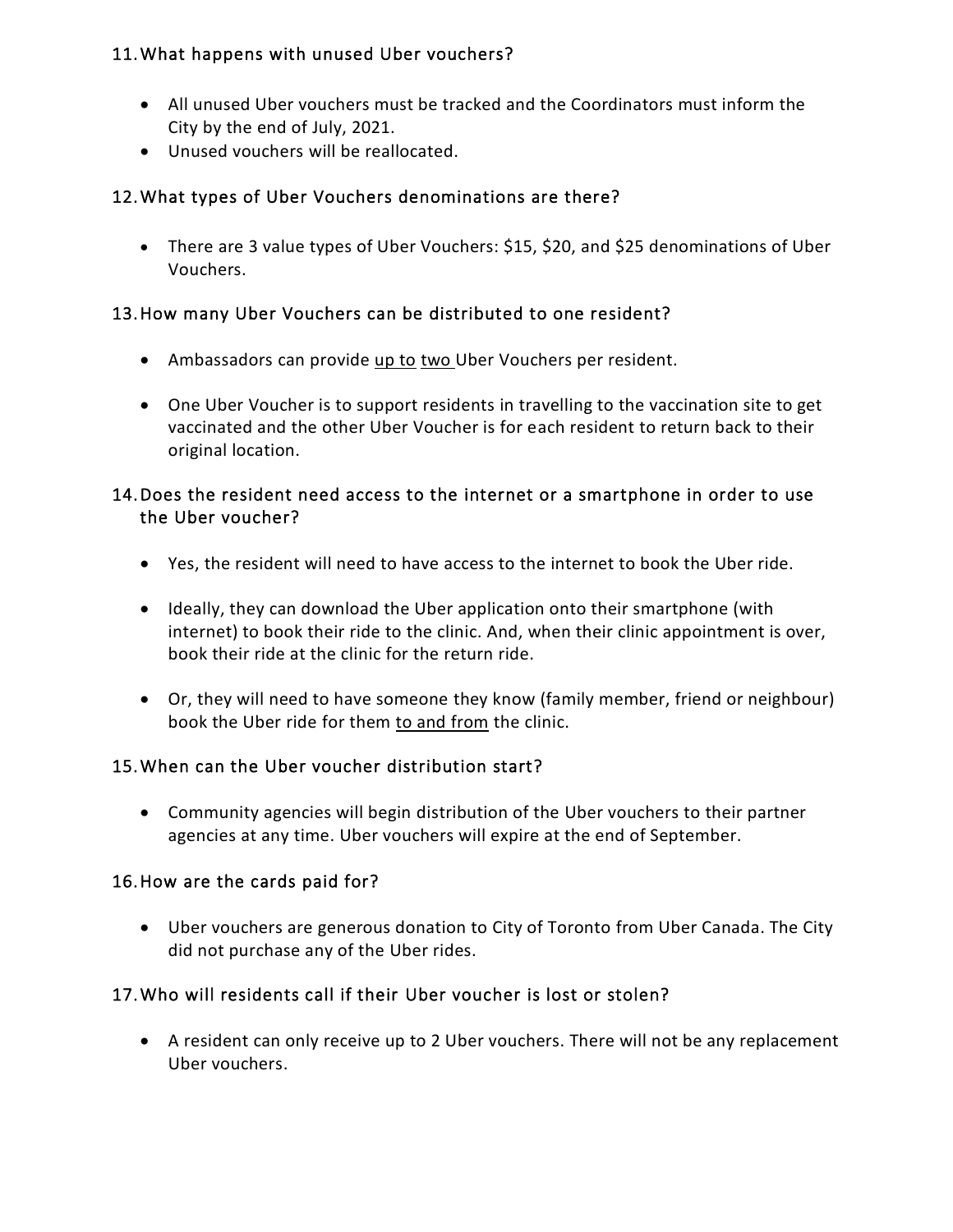• The agency, the Resident Ambassador, Uber Canada nor the City are liable or responsible for replacing any lost or stolen Uber vouchers.

## 18.Will the residents have to return their unused Uber voucher?

• No. We want to encourage the resident to use the Uber vouchers for their vaccine appointment. If they are not able to use it, they can return it to the ambassador. They have until end of September to use their Uber voucher.

### 19.Which vaccination clinics can the resident go to?

- It is strongly recommended that people using this program book vaccination clinic appointments close to home if possible.
- Residents can use the Uber vouchers to take them to the clinic where they have booked their vaccination, such as one of the City-run mass immunization clinics, a hospital, your local pharmacy or doctor's office.

# 20.Is the resident guaranteed a PRESTO card if they qualify?

- Uber vouchers are very limited and are not guaranteed to be available for a resident's vaccination date/time.
- The resident can connect with their Resident Ambassador if they require assistance for other options if available (TTC tokens, subsidized taxi rides through Facedrive).

### 21.Who can residents call if they have questions?

• After following all of the above steps, if technical difficulties persist then contact the Vaccine Engagement Team Coordinator.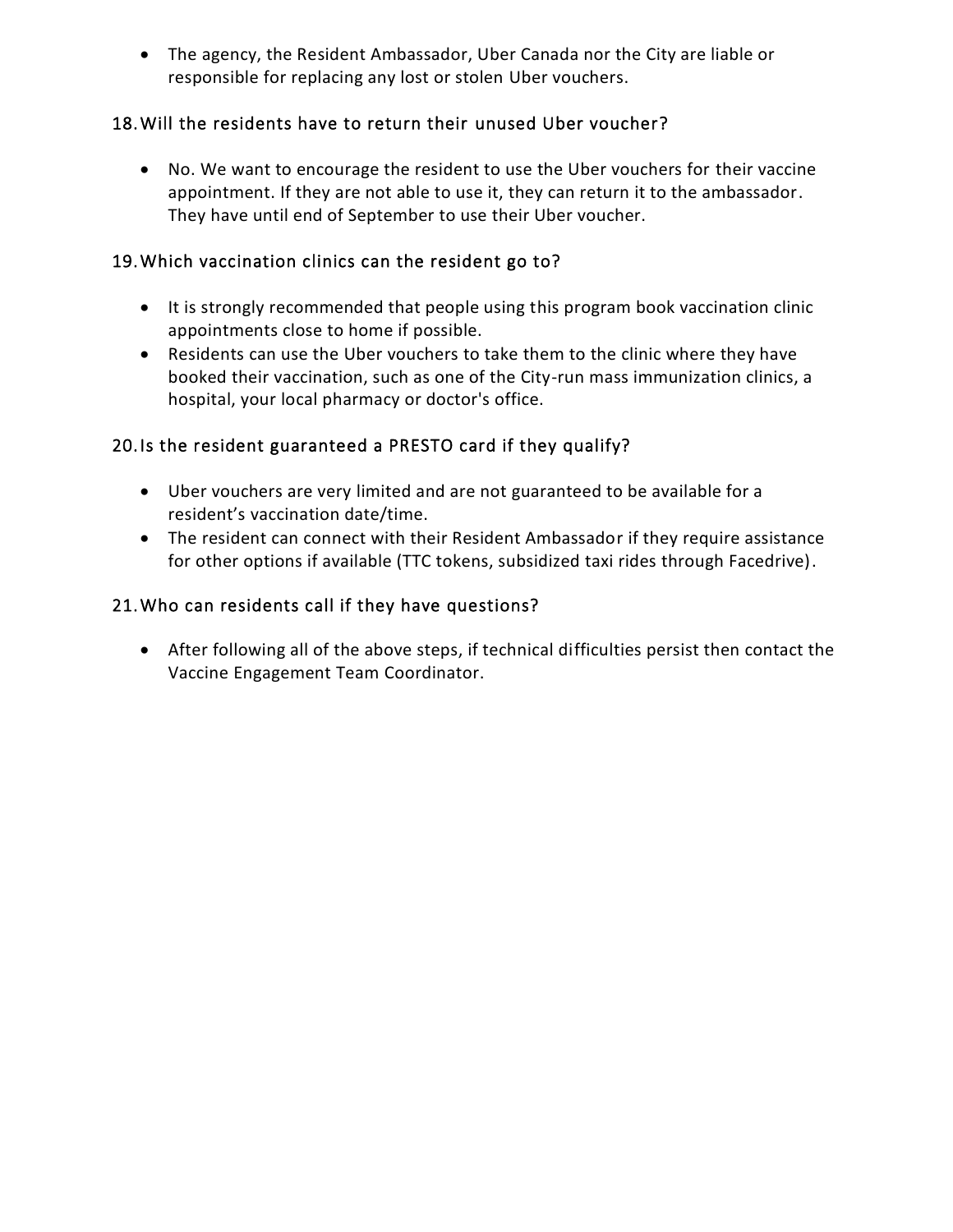# <span id="page-12-0"></span>**Free Rides - TTC Rides**

- The City is distributing 15,050 PRESTO cards through a network of partner community agencies across Toronto to provide to people who cannot afford transit fare, with nocost rides to and from vaccination sites.
- This program is intended for those who have limited transportation options or who cannot afford transportation to vaccination appointments.
- For inquiries about the PRESTO cards, email [COVIDpartner@toronto.ca.](mailto:COVIDpartner@toronto.ca)

# <span id="page-12-1"></span>**TTC PRESTO - Frequently Asked Questions (FAQ)**

#### **1. How many cards will be distributed to agencies?**

The City of Toronto will distribute 1,075 pre-loaded PRESTO cards to each of the 14 lead City-funded agencies across Toronto.

### **2. How will the PRESTO cards be distributed to residents?**

The Agency will safeguard all PRESTO cards in its possession and ensure that they are distributed to vulnerable residents and seniors facing challenges in accessing or purchasing a PRESTO card and requiring transportation supports to and from their first vaccine appointment.

Agencies are responsible for tracking the PRESTO cards distribution. Agencies may decide to distribute the cards to residents through agency staff or through Resident Ambassadors.

# **3. Who is eligible to receive a PRESTO card through this initiative?**

This program is intended for those who have no other options for transportation to vaccination appointments, including the City's senior population, and others who are frail, have underlying conditions, have a disability, or live in poverty, and may be unable to access or afford existing transportation options to get to their vaccination appointments.

Torontonians are encouraged to arrange a ride on their own, and to help their family members, friends and neighbours with booking their vaccination appointments and providing a ride to their appointments, if possible. This will help ensure resources are available to those who have no other options for travel to a vaccination centre.

# **4. What is the criteria for a resident to receive a card?**

The resident must not have any other means to travel to a vaccine appointment and the PRESTO card is to be used for one return trip to and from a vaccine appointment. The agency may require the resident to show proof of vaccine registration. The PRESTO card may also be used as an incentive to a resident who may otherwise is hesitant to book a vaccine registration.

The cards will be distributed to individuals who have been contacted through Resident Ambassadors through their vaccine outreach efforts.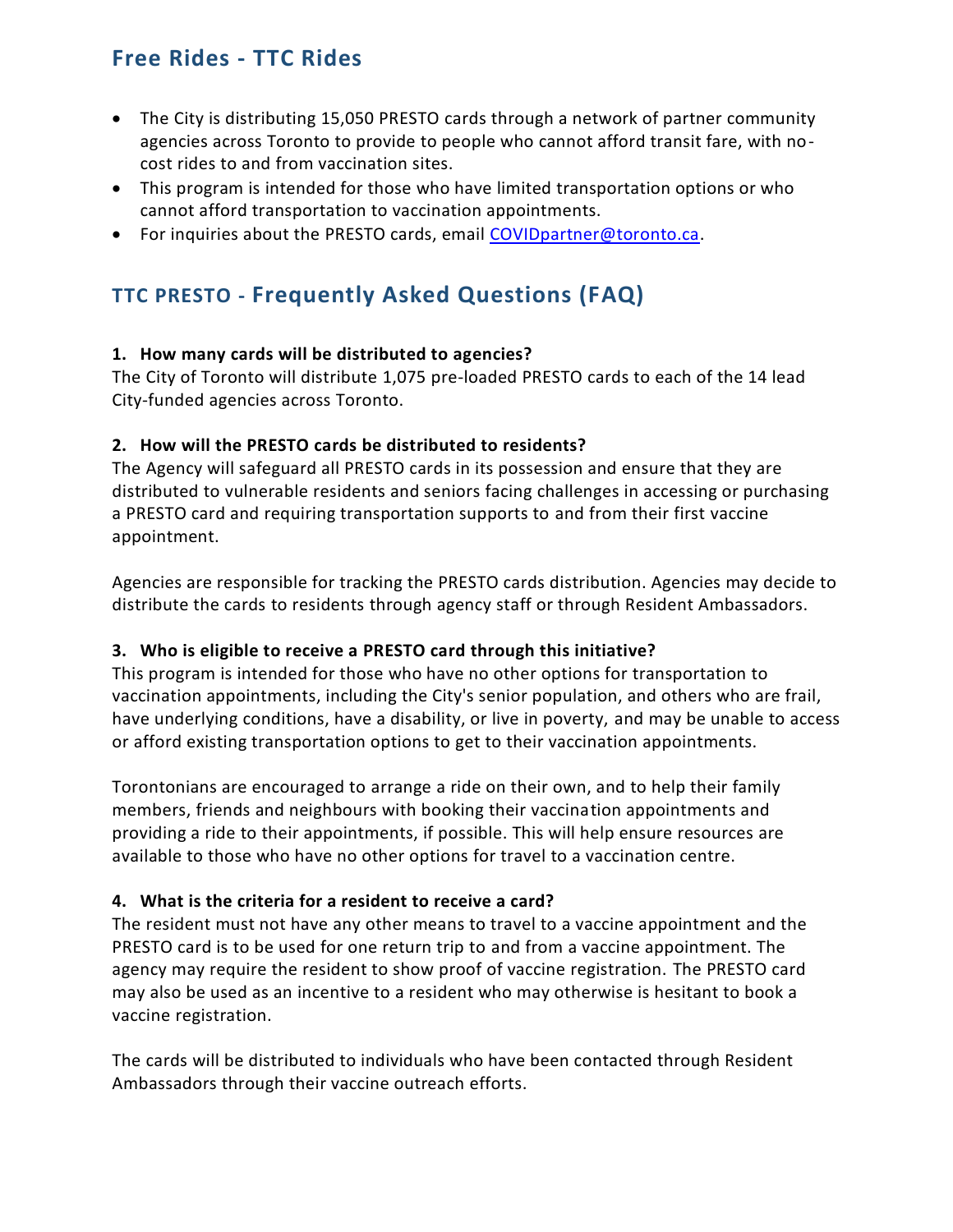The availability of the PRESTO cards is not advertised.

# **5. Is the resident guaranteed a PRESTO card if they qualify?**

PRESTO cards are limited and are not guaranteed to be available for a resident's vaccination date/time. They are limited to one trip to and from a vaccine clinic.

The resident can connect with their Resident Ambassador if they require assistance to attend their second clinic for other ride options.

## **6. How will I travel to my second dose vaccine appointment?**

These PRESTO cards are only being distributed for a person's first vaccine. The Ambassador can link the resident to other transportation programs that are available for when its time for them to get their second shot, such as free rides through community ride programs for seniors, people with disabilities, and those who are immunocompromised; subsidized taxi and ride program vouchers (50% fee from Facedrive); free Uber rides; and if available a second Presto card if needed. It is recommended that residents book their second ride using these programs when the second appointment is confirmed.

Ride programs are not guaranteed and are subject to availability. PRESTO cards are limited and are not guaranteed to be available for a resident's vaccination date/time.

### **7. When the PRESTO card distribution start?**

Community agencies will begin distribution of the PRESTO cards to their partner agencies starting mid-June.

#### **8. How are the cards paid for?**

To decrease financial burden for the City's funded agencies, the City of Toronto's Social Development, Finance and Administration Division paid for the 15,050 PRESTO cards.

Each card is pre-loaded with enough funds for a return adult fare, \$6.40 paid from funds ear-marked for transportation in the grant funds to the funded agencies.

#### **9. What is the value of the Presto cards?**

Each PRESTO card will be pre-loaded with one round-trip adult fare (\$6.40).

#### **10. Will the cards be ready for use by residents?**

Yes. Each card has been pre-loaded with \$6.40 that can be used to travel to and from their first appointment.

The resident is encouraged to register their card with PRESTO. Registering your PRESTO card protects the card balance if the card is lost or stolen. If the card is lost or stolen, the resident can block it and transfer their funds to a replacement card.

# **11. Is there a time limit in which the PRESTO cards needs to be used?**

No. The card is already activated and ready to be used by the resident on any TTC bus, subway or streetcar to get to their vaccine appointment.